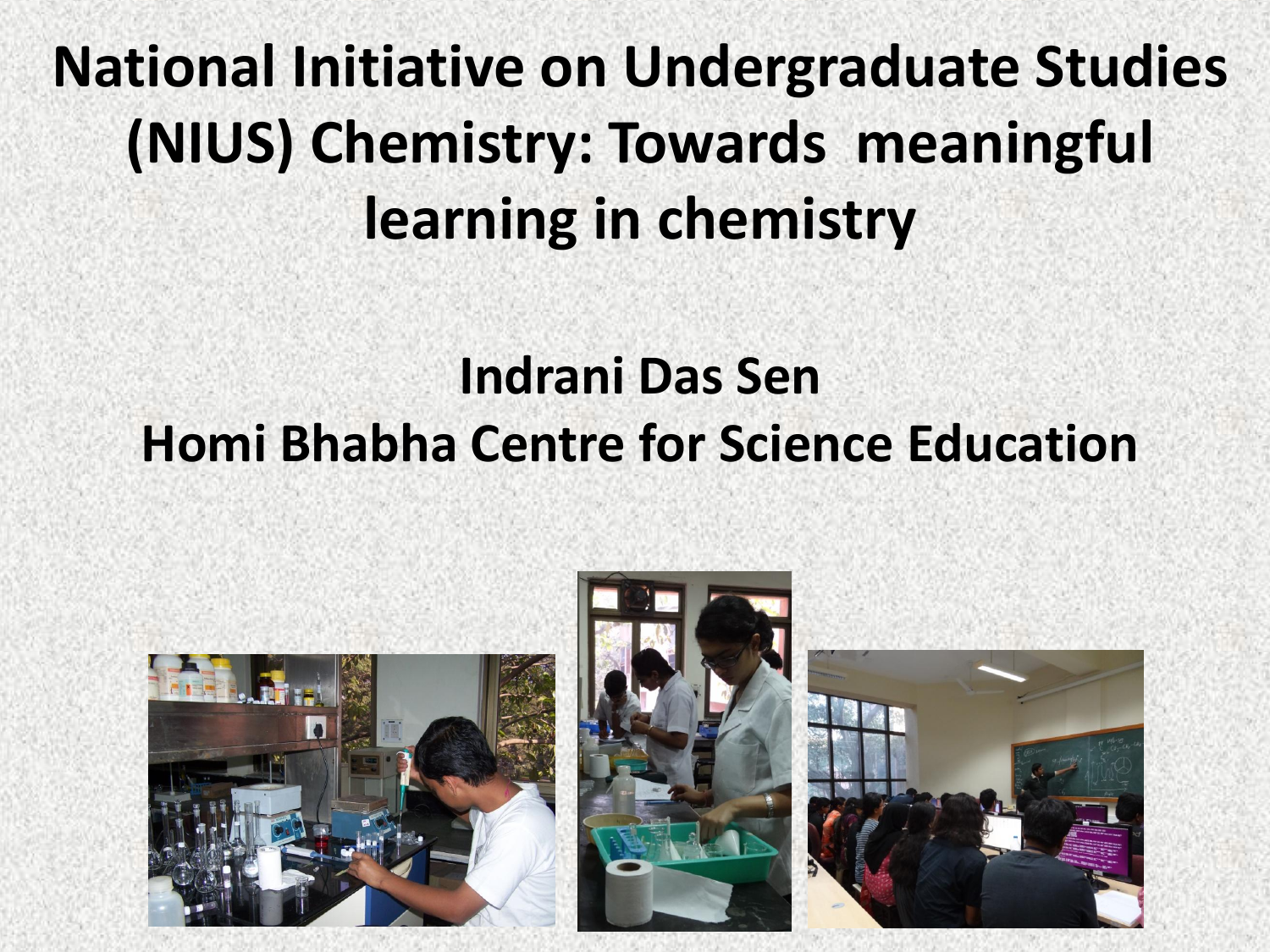## Introduction

- The NIUS programme was introduced in the year 2004 as part of HBCSE efforts to foray into the tertiary science education sector in India
- The programme aims at promoting research orientation among undergraduate students
- Although initiated at 2004, it took time to develop infrastructure in true sense NIUS chemistry fully functional in 2009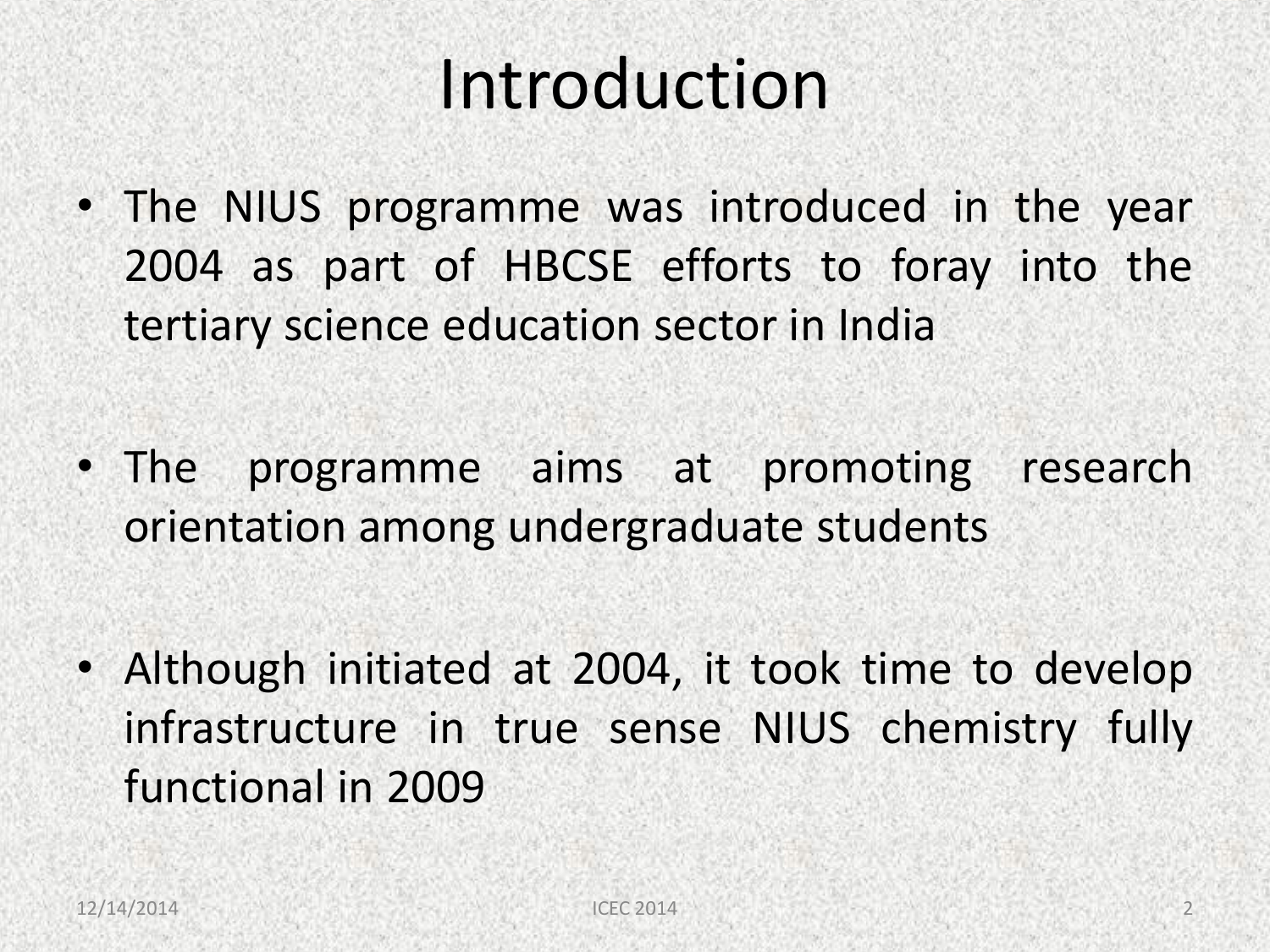# Background

- Mundane and emphasis on rote learning for examinations in undergraduate (UG) chemistry
- Chemistry (indeed science in general) viewed as a finished product which students need to acquire
- Near complete disconnect between scientists and UG teachers in India
- Realization of the need of UG teaching to be embedded in a research environment along with healthy link between scientists and teachers in colleges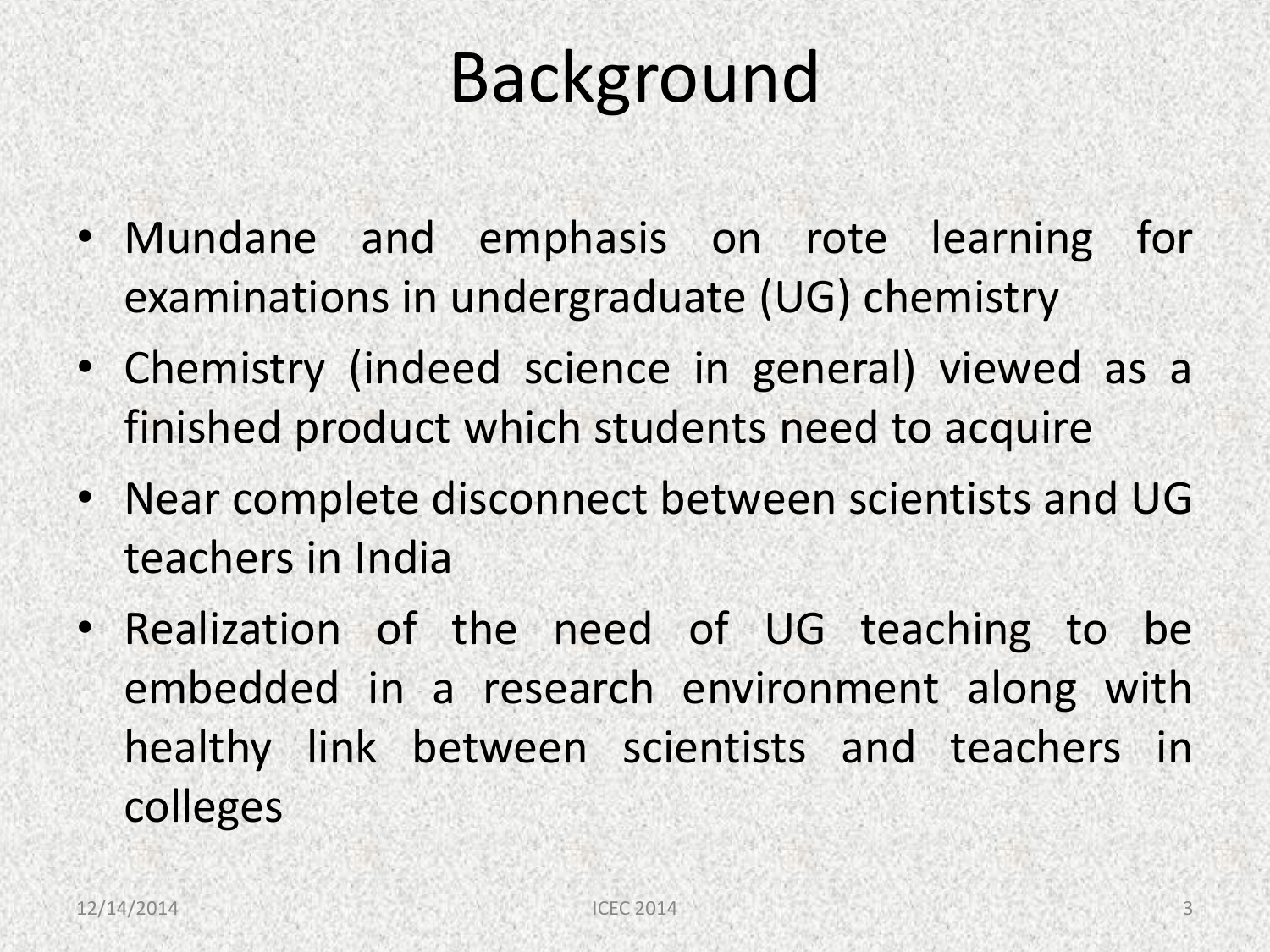#### Background (contd.)

- About a decade ago, the Government of India was contemplating major initiatives for UG education
- NIUS was in response to these concerns
- A natural sequel to the existing Olympiad programme aimed at the higher secondary stage
- Whereas the Olympiad emphasizes on developing competence and rigor at the pre university level, NIUS aims to promote meaningful learning of the subject at the UG through small projects / research like activities<sup>1</sup>

<sup>1</sup>Goedhart, M.J., Finlayson,O.E., & Lindblom-Ylänne, S. (2009). Research-based teaching in higher level chemistry education. In: I. Eilks & B. Byers (Eds.), Innovative methods of teaching and learning Chemistry in higher education (pp. 61-84). Cambridge: RSC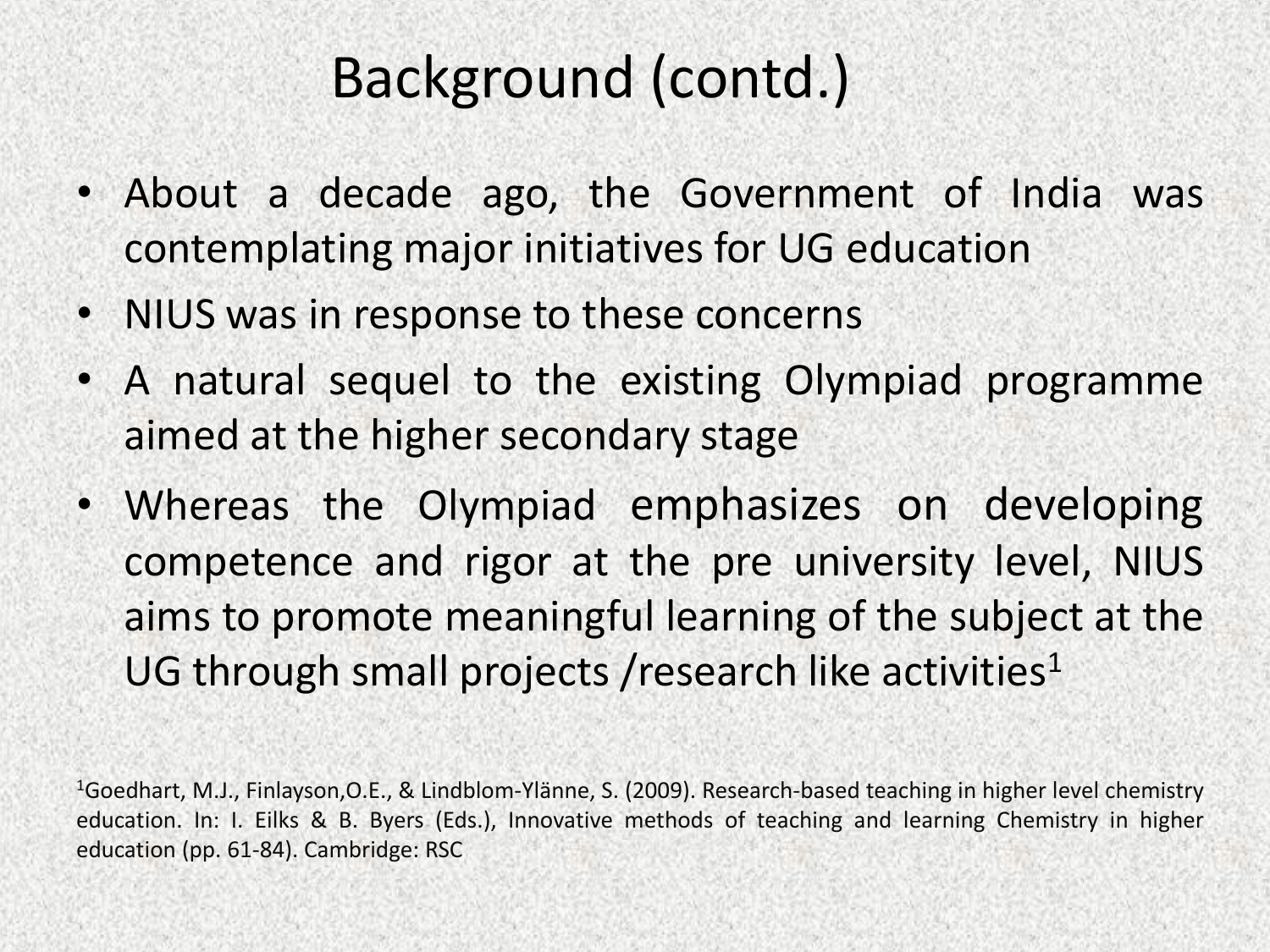### Distinctive features

NIUS chemistry promotes UG research through projects. The aim is however not research per se but to learn advanced chemistry by engaging students in research like activities.

- 1. Not short time apprenticeship or final year projects
- 2. Run during vacations of summer and winter (extended engagement)
- 3. Continual contact through assignments, interim reports and presentation
- 4. Open ended programme with an emphasis on growth of student
- 5. Delinking from grades and exams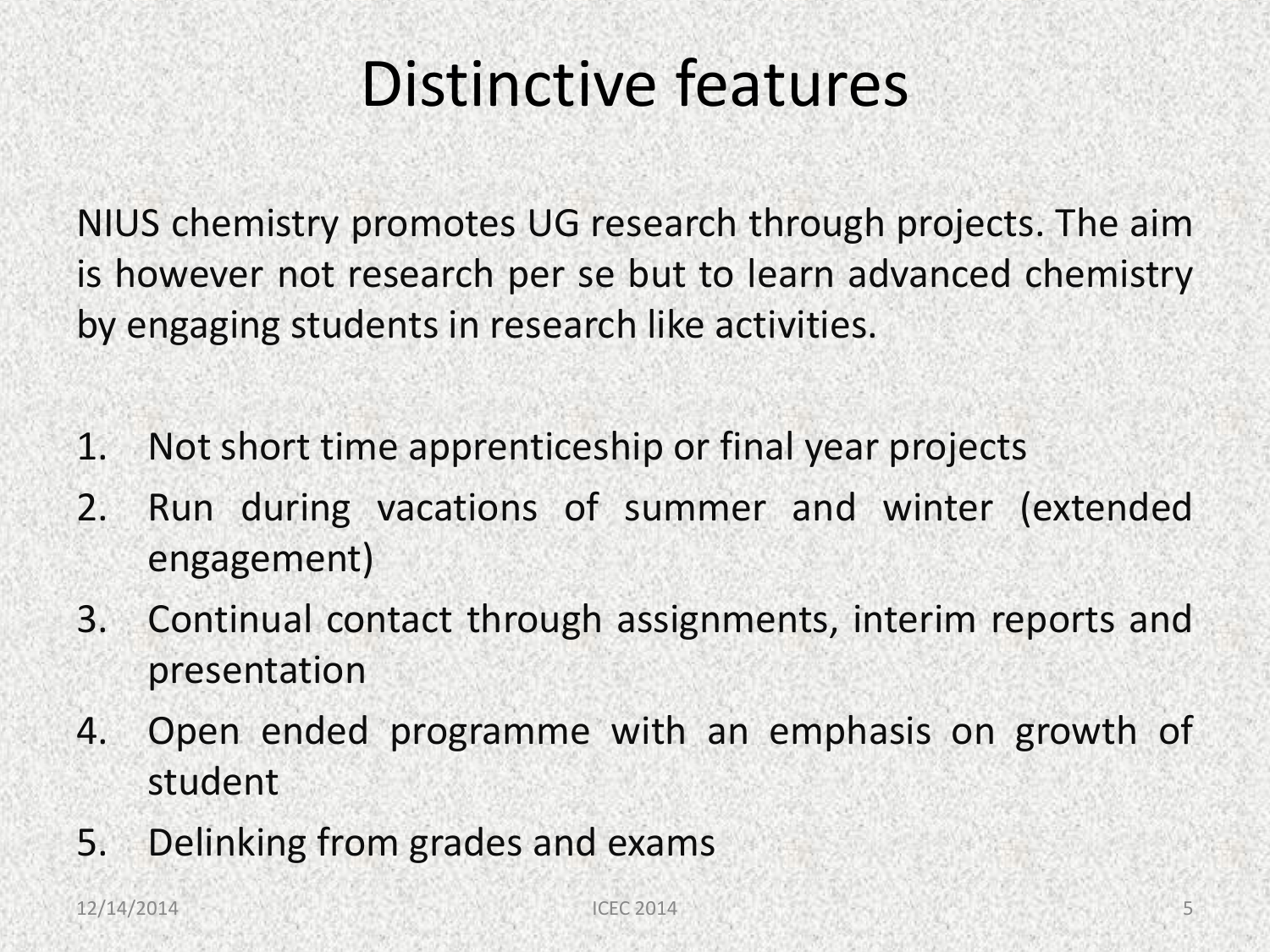## Structure

The cycle starts every December with an exposure camp: attended by 40-50 first year (B.Sc./ integrated M.Sc.) students across India.

15-20 students are selected for projects

Projects continue in summer and winter vacations Mentors/ Resource persons (from research institutions, local colleges, chemical industries and HBCSE)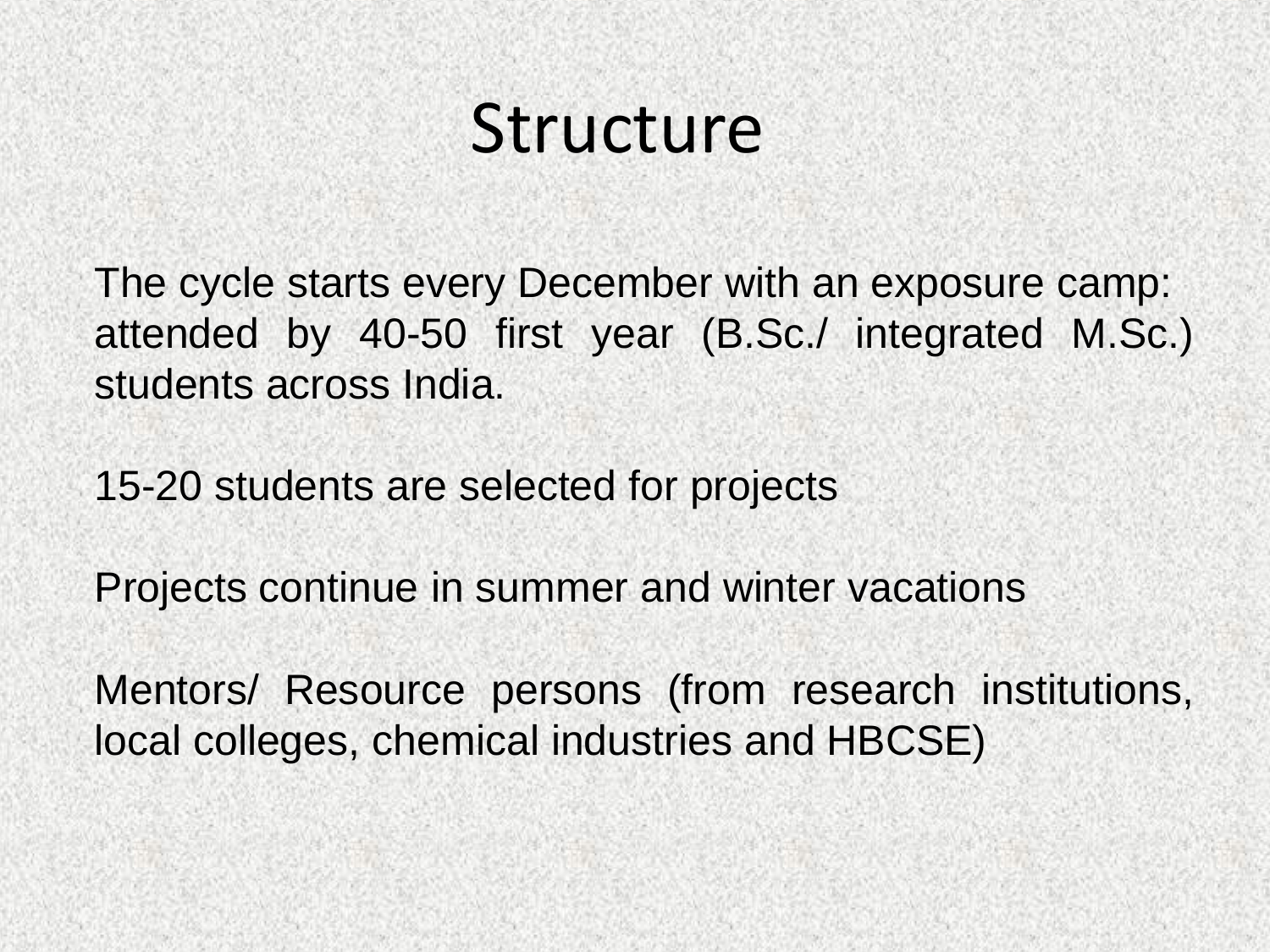### Project areas

Domains had to be carefully decided both in terms of UG students' prerequisites and realistic possibilities at HBCSE.

- 1. Organic synthesis emphasis on areas related to green routes of synthesis, one pot synthesis, etc.
- 2. Physical chemistry studies of phase behavior of different solutions, effect of chelating agents and metal ions on surfactant systems, etc.
- 3. Computational chemistry<sup>1</sup> investigation of formation of noble gas compounds, catalysis using nano noble metals, studies of hydrated electrons in water, etc.

<sup>1</sup>Supported by Theoretical Chemistry group, Bhabha Atomic Research Centre, Mumbai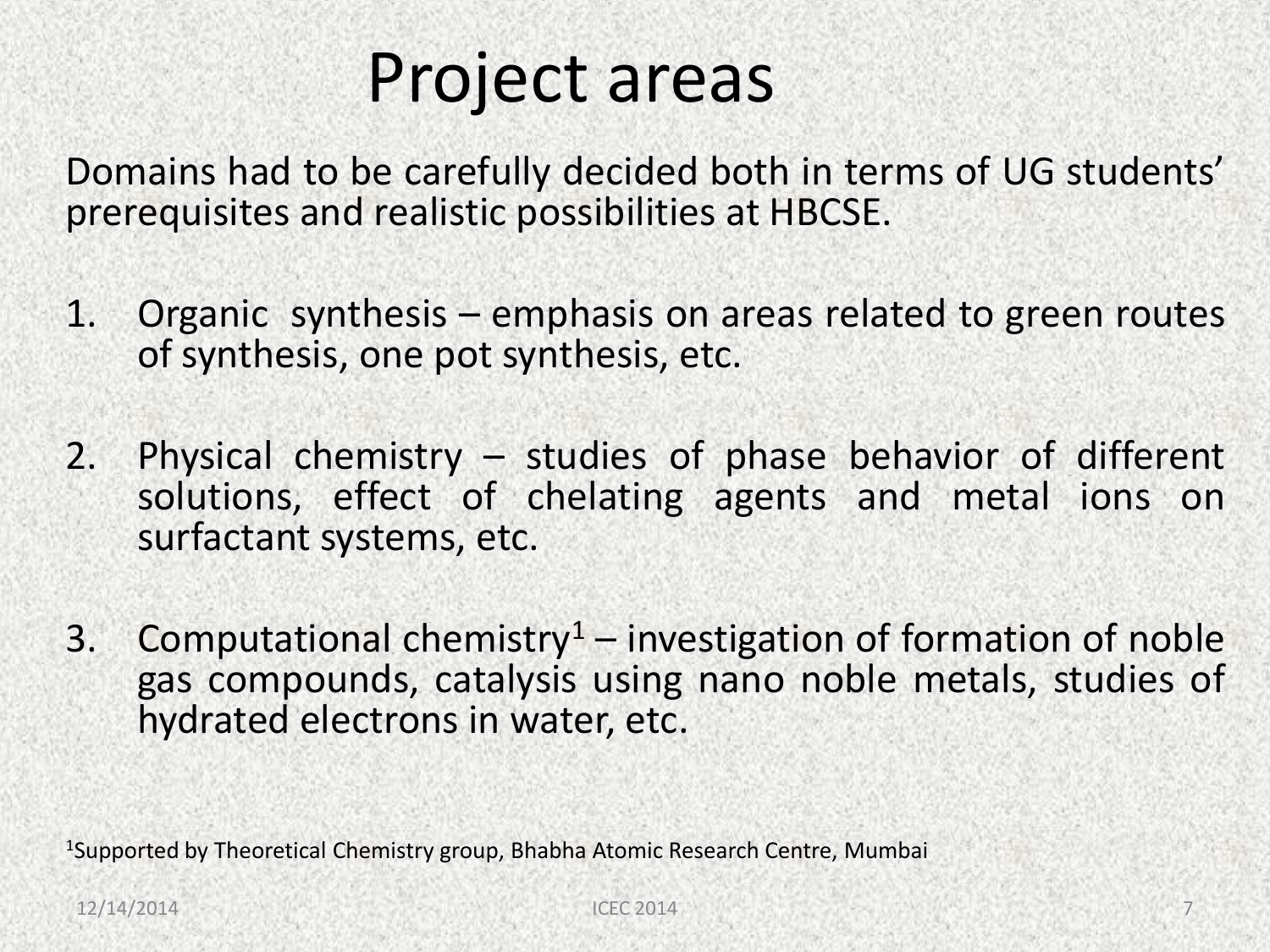### Report Writing and Recording Work

Communication: emphasis on scientifically writing report and presenting work to a technical audience including peers.

Representative examples of past reports:

- Effect of crown ethers and ionic liquids on the growth of micelles in presence of alkali metal salts.
- Acid-base equilibria of azo dyes in micelles
- A Green Synthesis of 2,3-Diphenyl Quinoxaline using Lewis Acid Catalysts
- Synthesis and characterisation of Hydrotalcites 12/14/2014 **ICEC 2014 ICEC 2014 ICEC 2014 8**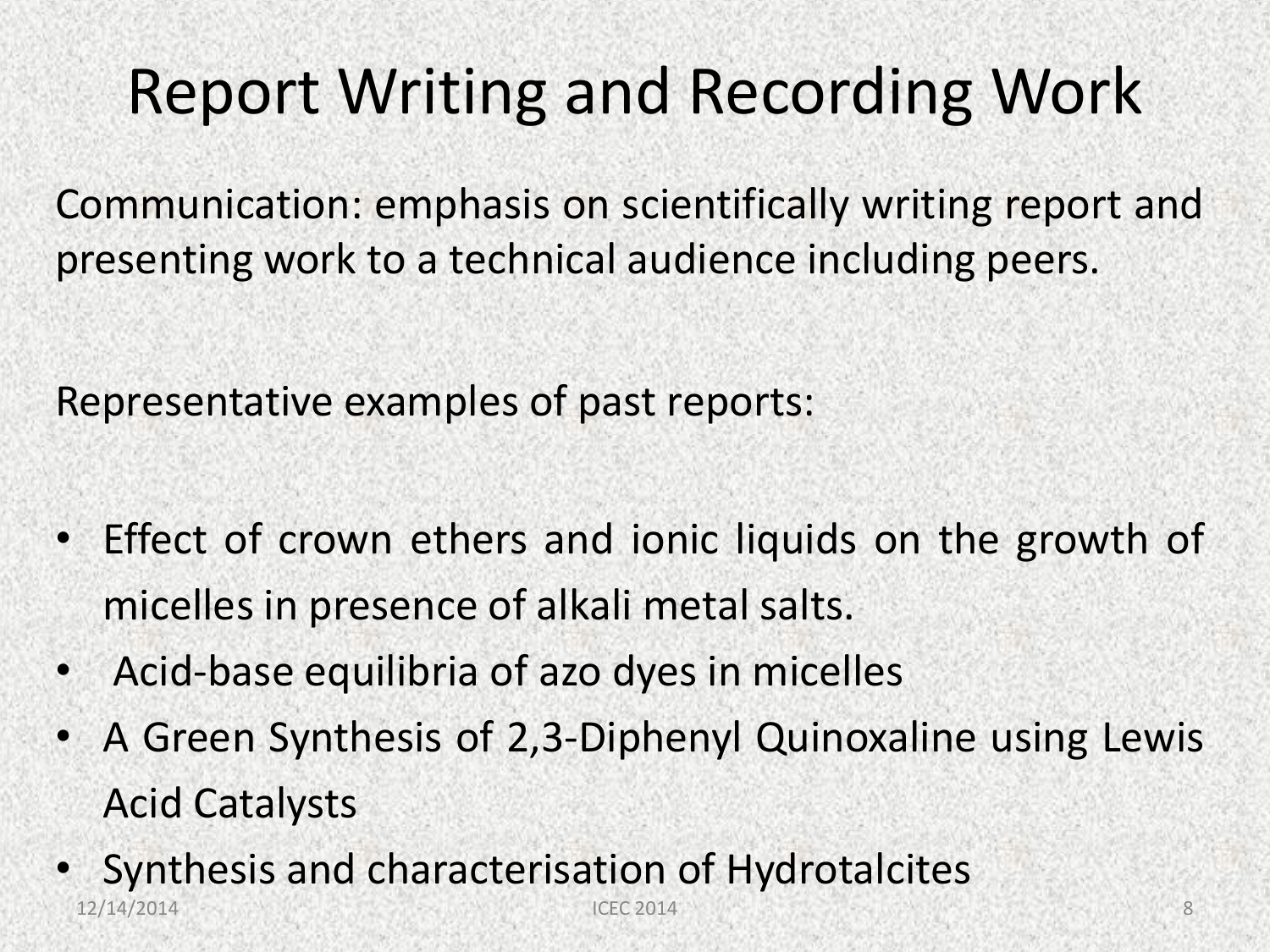#### Our Impressions about NIUS Chemistry

- Improving motivation: with long and continual association with the project, students develop a sense of ownership about their work, this enhances their sense of empowerment and improves their motivation
- The NIUS programme boosts self confidence among students particularly students from regular colleges.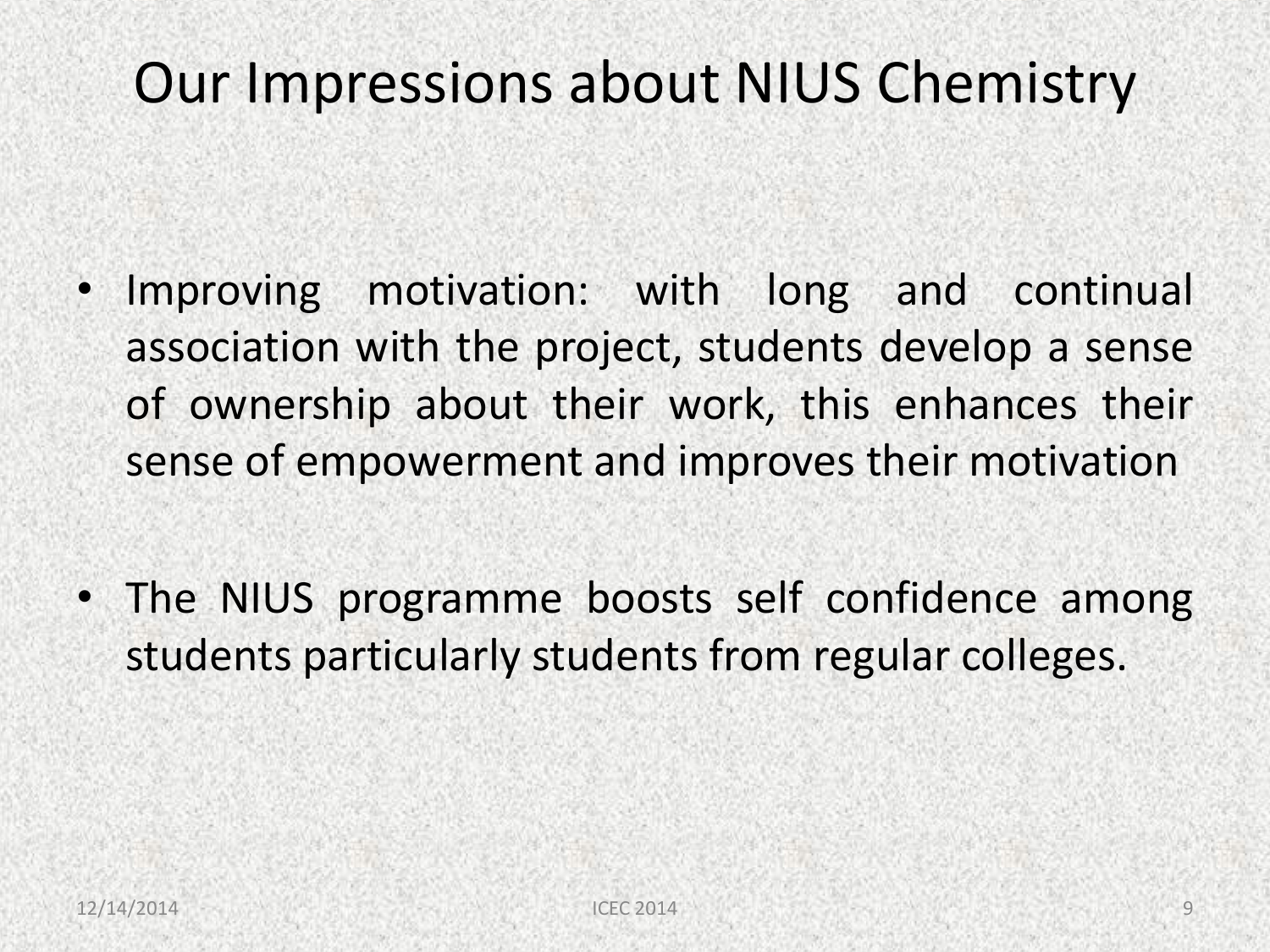#### Impressions (contd.)

- With considerable practice with use of instruments in their projects, students overcome their phobia about sophisticated analytical instruments and are able to appreciate their role in research
- Students develop as independent investigators: develop skills to formulate research problems, approaches to solve them, collecting data and extracting meaning out of them and communicating their results.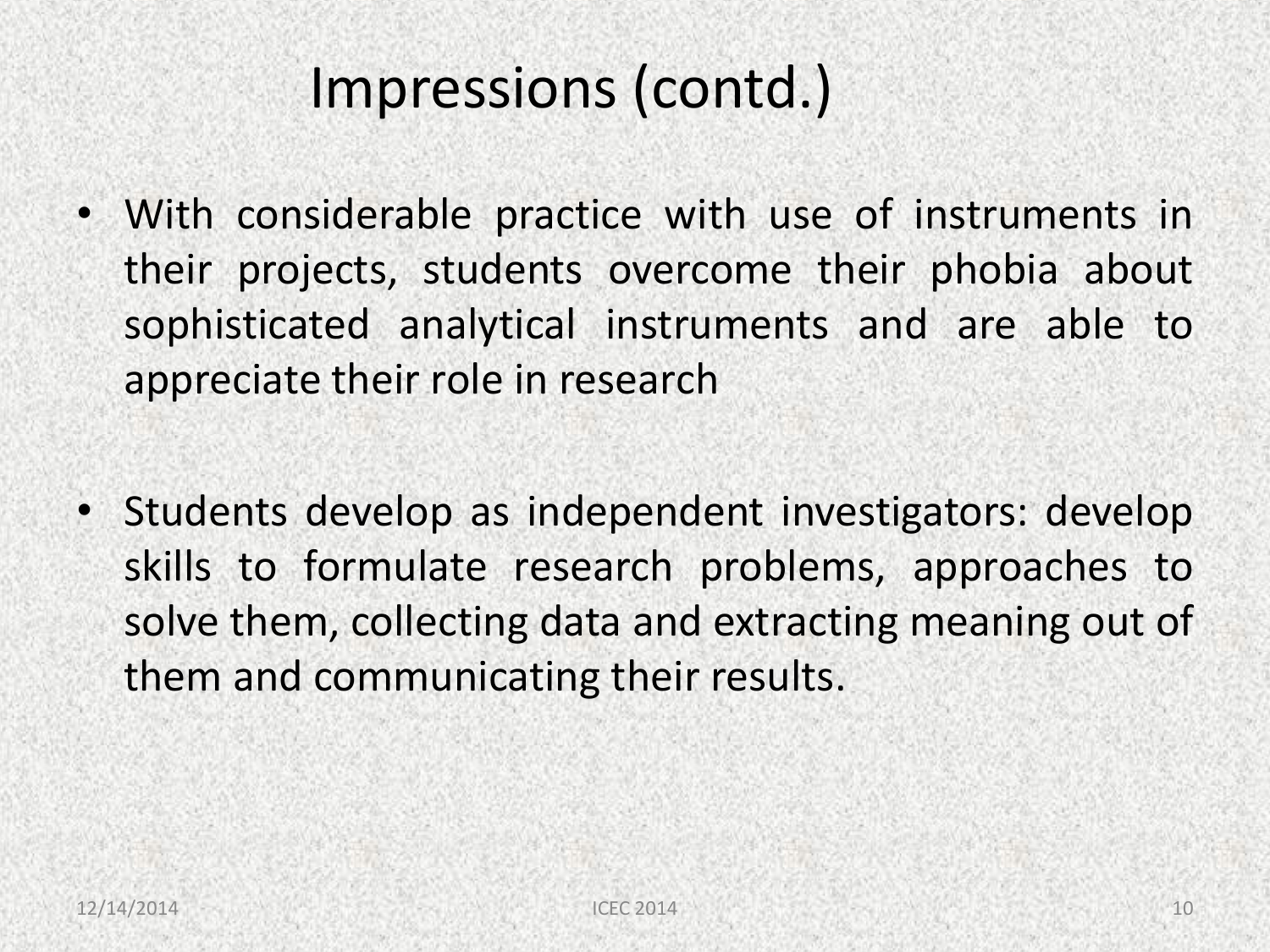#### Impressions (contd.)

Improving students overview of chemistry: because of the research-like and developmental nature of the projects, students ideas about what it is that constitute chemistry gradually change

Overall the NIUS programme in chemistry not only improves students' content expertise but also helps to develop a more mature view of the process of constructing and validating knowledge in chemistry

These impressions need to be formally evaluated and possibly quantified